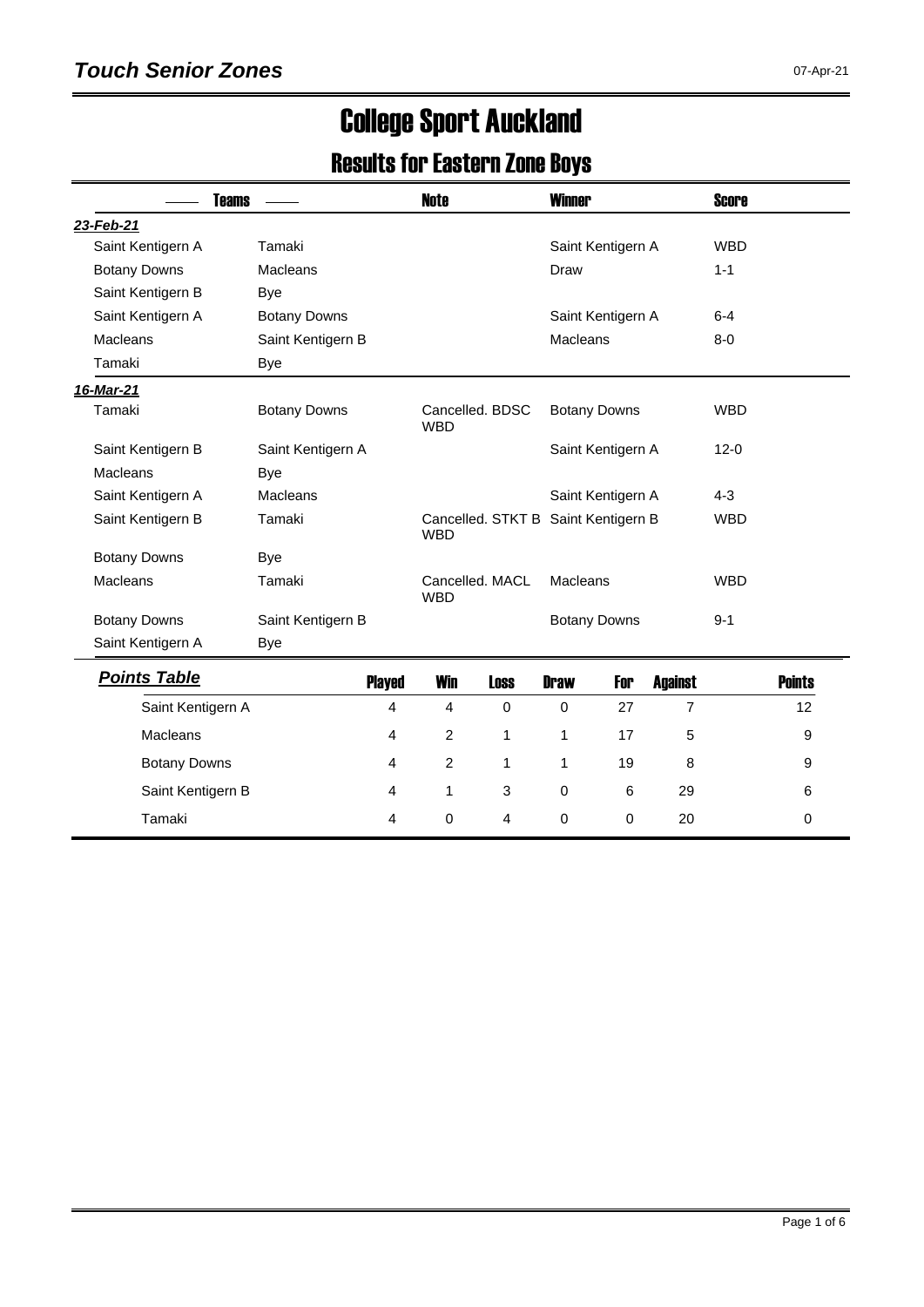### Results for Eastern Zone Girls

|                       | <b>Teams</b>          | Note                                              | <b>Winner</b>            | Score      |
|-----------------------|-----------------------|---------------------------------------------------|--------------------------|------------|
| 23-Feb-21             |                       |                                                   |                          |            |
| Saint Kentigern A     | <b>Baradene Black</b> | Cancelled, BARA<br><b>WBD</b>                     | <b>Baradene Black</b>    | WBD        |
| <b>Baradene Blue</b>  | McAuley               |                                                   | McAuley                  | $7 - 1$    |
| <b>Howick</b>         | Saint Kentigern B     |                                                   | Howick                   | $6-0$      |
| Tamaki                | <b>Macleans</b>       | Cancelled, MACL<br><b>WBD</b>                     | <b>Macleans</b>          | <b>WBD</b> |
| <b>Macleans</b>       | Howick                |                                                   |                          | N/R        |
| Saint Kentigern A     | Tamaki                | Cancelled                                         |                          | N/R        |
| Saint Kentigern B     | Baradene Blue         |                                                   | Saint Kentigern B        | $11 - 2$   |
| Baradene Black        | McAuley               |                                                   | McAuley                  | $10-1$     |
| 02-Mar-21             |                       |                                                   |                          |            |
| <b>Baradene Blue</b>  | Howick                | Cancelled                                         |                          | Canc       |
| McAuley               | <b>Macleans</b>       | Cancelled                                         |                          | Canc       |
| <b>Baradene Black</b> | Tamaki                | Cancelled                                         |                          | Canc       |
| Saint Kentigern A     | Saint Kentigern B     | Cancelled                                         |                          | Canc       |
| <b>Macleans</b>       | <b>Baradene Blue</b>  | Cancelled                                         |                          | Canc       |
| Saint Kentigern B     | <b>Baradene Black</b> | Cancelled                                         |                          | Canc       |
| McAuley               | Saint Kentigern A     | Cancelled                                         |                          | Canc       |
| Tamaki                | Howick                | Cancelled                                         | $\overline{\phantom{a}}$ | Canc       |
| <u>16-Mar-21</u>      |                       |                                                   |                          |            |
| McAuley               | Saint Kentigern B     |                                                   | McAuley                  | $5-1$      |
| <b>Baradene Blue</b>  | Tamaki                | Cancelled, BARA<br><b>Blue WBD</b>                | <b>Baradene Blue</b>     | <b>WBD</b> |
| Baradene Black        | <b>Macleans</b>       |                                                   | Macleans                 | 5-0        |
| <b>Howick</b>         | Saint Kentigern A     | Cancelled, HOWI<br><b>WBD</b>                     | Howick                   | <b>WBD</b> |
| Tamaki                | McAuley               | Cancelled. MCAU<br><b>WBD</b>                     | McAuley                  | <b>WBD</b> |
| Howick                | Baradene Black        |                                                   |                          | N/R        |
| Saint Kentigern A     | <b>Baradene Blue</b>  | Cancelled. BARA<br><b>Blue WBD</b>                | Saint Kentigern A        | <b>WBD</b> |
| Saint Kentigern B     | Macleans              |                                                   | Saint Kentigern B        | $5 - 3$    |
| Tamaki                | Saint Kentigern B     | Cancelled. STKT B Saint Kentigern B<br><b>WBD</b> |                          | <b>WBD</b> |
| Macleans              | Saint Kentigern A     | Cancelled. MACL<br><b>WBD</b>                     | Macleans                 | <b>WBD</b> |
| Howick                | McAuley               |                                                   | Howick                   | $8 - 1$    |
| <b>Baradene Blue</b>  | Baradene Black        |                                                   | -                        | N/R        |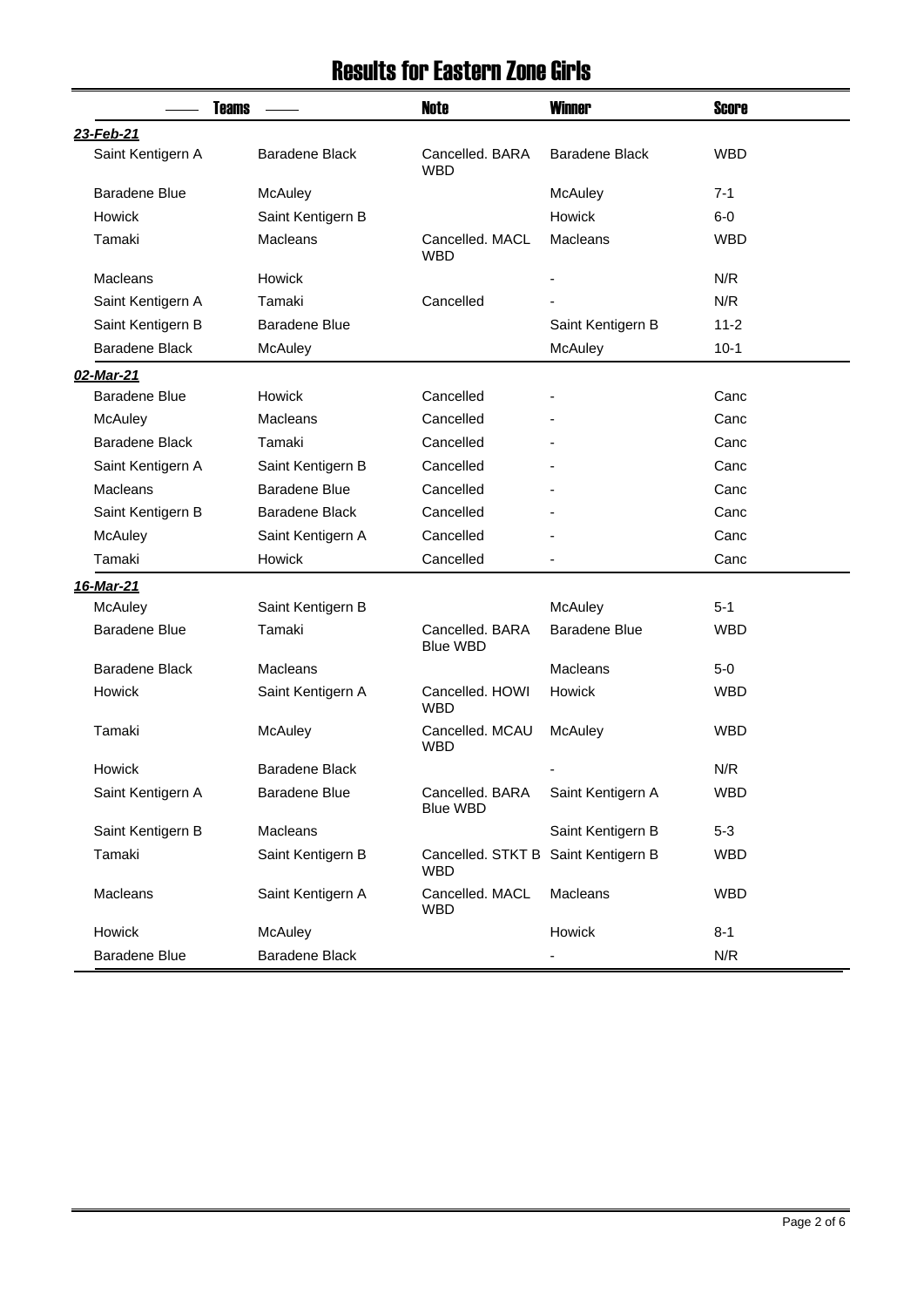| <b>Points Table</b> | <b>Played</b> | <b>Win</b> | <b>Loss</b>    | <b>Draw</b> | For | <b>Against</b> | <b>Points</b> |
|---------------------|---------------|------------|----------------|-------------|-----|----------------|---------------|
| McAuley             | 5             | 4          | 1              | 0           | 28  | 11             | 13            |
| Saint Kentigern B   | 5             | 3          | 2              | 0           | 22  | 16             | 11            |
| <b>Macleans</b>     | 4             | 3          | 1              | $\mathbf 0$ | 18  | 5              | 10            |
| Howick              | 3             | 3          | $\mathbf 0$    | 0           | 19  | 1              | 9             |
| Baradene Black      | 3             | 1          | 2              | 0           | 6   | 15             | 5             |
| Baradene Blue       | 4             | 1          | 3              | 0           | 8   | 23             | 5             |
| Saint Kentigern A   | 4             | 1          | 3              | 0           | 5   | 15             | 3             |
| Tamaki              | 4             | 0          | $\overline{4}$ | 0           | 0   | 20             | $\mathbf 0$   |

# Results for North Harbour Zone Boys

| <b>Teams</b>        |                     | Note                     |             | <b>Winner</b> |                     |                | Score      |               |
|---------------------|---------------------|--------------------------|-------------|---------------|---------------------|----------------|------------|---------------|
| 23-Feb-21           |                     |                          |             |               |                     |                |            |               |
| Westlake Boys Snr 2 | Mahurangi B         |                          |             |               | Westlake Boys Snr 2 |                | $14-0$     |               |
| Westlake Boys Snr 3 | Mahurangi A         |                          |             |               | Westlake Boys Snr 3 |                | $3 - 2$    |               |
| Northcote           | Bye                 |                          |             |               |                     |                |            |               |
| Mahurangi A         | Westlake Boys Snr 2 |                          |             |               | Westlake Boys Snr 2 |                | $7 - 1$    |               |
| Mahurangi B         | Northcote           |                          |             | Northcote     |                     |                | $13 - 1$   |               |
| Westlake Boys Snr 3 | Bye                 |                          |             |               |                     |                |            |               |
| 16-Mar-21           |                     |                          |             |               |                     |                |            |               |
| Northcote           | Westlake Boys Snr 2 | Cancelled                |             |               |                     |                | Canc       |               |
| Mahurangi B         | Westlake Boys Snr 3 |                          |             |               | Westlake Boys Snr 3 |                | $10-1$     |               |
| Mahurangi A         | Bye                 |                          |             |               |                     |                |            |               |
| Westlake Boys Snr 2 | Westlake Boys Snr 3 | Cancelled, WBHS<br>3 WBD |             |               | Westlake Boys Snr 3 |                | <b>WBD</b> |               |
| Mahurangi A         | Mahurangi B         |                          |             | Mahurangi A   |                     |                | $6 - 2$    |               |
| Mahurangi A         | Northcote           | Cancelled                |             |               |                     |                | Canc       |               |
| Northcote           | Westlake Boys Snr 3 | Cancelled                |             |               |                     |                | Canc       |               |
| Mahurangi B         | Bye                 |                          |             |               |                     |                |            |               |
| Westlake Boys Snr 2 | <b>Bye</b>          |                          |             |               |                     |                |            |               |
| <b>Points Table</b> | Played              | <b>Win</b>               | <b>Loss</b> | <b>Draw</b>   | For                 | <b>Against</b> |            | <b>Points</b> |
| Westlake Boys Snr 3 | 3                   | 3                        | 0           | $\mathbf 0$   | 18                  | 3              |            | 9             |
| Westlake Boys Snr 2 | 3                   | 2                        | 1           | 0             | 21                  | 6              |            | 6             |

Mahurangi A 3 1 2 0 9 12 5 Mahurangi B 4 0 4 0 4 43 4 43 Northcote 1 1 1 0 0 13 1 3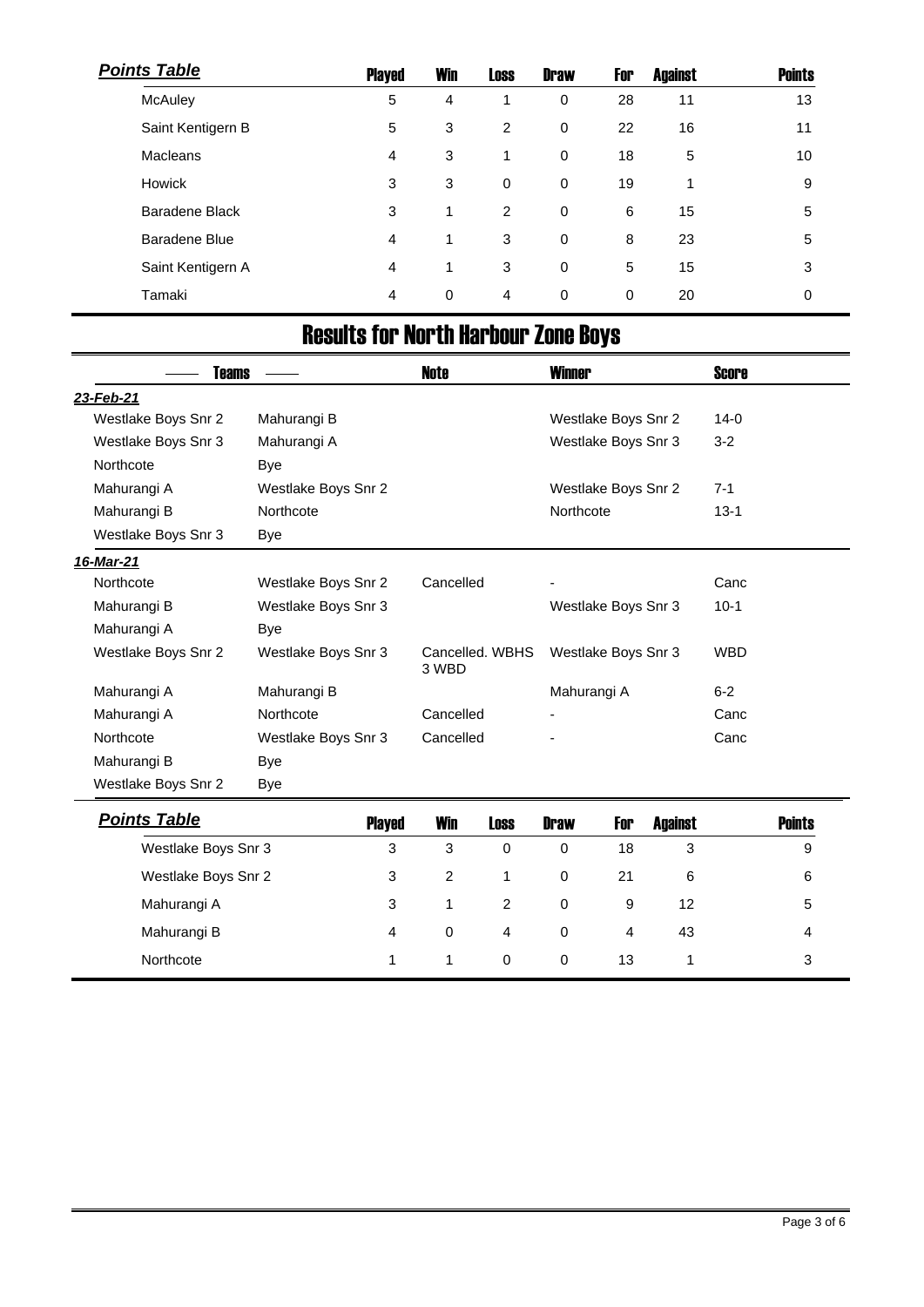#### Results for North Harbour Zone Girls - Pool A

| <b>Teams</b>            |                         |                | <b>Note</b>    |                 | <b>Winner</b> |                         |                | <b>Score</b> |               |
|-------------------------|-------------------------|----------------|----------------|-----------------|---------------|-------------------------|----------------|--------------|---------------|
| 23-Feb-21               |                         |                |                |                 |               |                         |                |              |               |
| <b>Wentworth Mixed</b>  | Westlake Girls A        |                |                |                 |               | <b>Westlake Girls A</b> |                | $4 - 1$      |               |
| Mahurangi B             | Westlake Girls Green    |                |                |                 |               | Westlake Girls Green    |                | $15 - 1$     |               |
| Kristin                 | <b>Bye</b>              |                |                |                 |               |                         |                |              |               |
| Kristin                 | Mahurangi B             |                | <b>B WBD</b>   | Cancelled. MAHU | Mahurangi B   |                         |                | <b>WBD</b>   |               |
| Westlake Girls Green    | <b>Wentworth Mixed</b>  |                |                |                 |               | <b>Wentworth Mixed</b>  |                | $9 - 1$      |               |
| <b>Westlake Girls A</b> | Bye                     |                |                |                 |               |                         |                |              |               |
| <u>16-Mar-21</u>        |                         |                |                |                 |               |                         |                |              |               |
| Westlake Girls Green    | Kristin                 |                | Green WBD      | Cancelled, WGHS |               | Westlake Girls Green    |                | <b>WBD</b>   |               |
| Mahurangi B             | <b>Westlake Girls A</b> |                |                |                 |               | Westlake Girls A        |                | $8 - 0$      |               |
| <b>Wentworth Mixed</b>  | Bye                     |                |                |                 |               |                         |                |              |               |
| <b>Wentworth Mixed</b>  | Mahurangi B             |                |                |                 |               | <b>Wentworth Mixed</b>  |                | $7 - 1$      |               |
| Westlake Girls A        | Kristin                 |                | A WBD          | Cancelled, WGHS |               | Westlake Girls A        |                | <b>WBD</b>   |               |
| Westlake Girls Green    | Bye                     |                |                |                 |               |                         |                |              |               |
| <b>Westlake Girls A</b> | Westlake Girls Green    |                |                |                 |               | Westlake Girls A        |                | $12 - 0$     |               |
| Kristin                 | <b>Wentworth Mixed</b>  |                | <b>WBD</b>     | Cancelled WENT  |               | <b>Wentworth Mixed</b>  |                | <b>WBD</b>   |               |
| Mahurangi B             | Bye                     |                |                |                 |               |                         |                |              |               |
| <b>Points Table</b>     |                         | <b>Played</b>  | <b>Win</b>     | <b>Loss</b>     | <b>Draw</b>   | For                     | <b>Against</b> |              | <b>Points</b> |
| <b>Westlake Girls A</b> |                         | $\overline{4}$ | 4              | $\Omega$        | 0             | 29                      | $\mathbf{1}$   |              | 12            |
| <b>Wentworth Mixed</b>  |                         | 4              | 3              | 1               | $\mathbf 0$   | 22                      | 6              |              | 10            |
| Westlake Girls Green    |                         | 4              | $\overline{2}$ | $\overline{2}$  | $\mathbf 0$   | 21                      | 22             |              | 8             |
| Mahurangi B             |                         | 4              | 1              | 3               | 0             | $\overline{7}$          | 30             |              | 6             |

#### Results for North Harbour Zone Girls - Pool B

Kristin 4 0 4 0 0 20 0

| Teams                     |                      |                      | Note           |          | <b>Winner</b>        |                      |                | <b>Score</b> |               |
|---------------------------|----------------------|----------------------|----------------|----------|----------------------|----------------------|----------------|--------------|---------------|
| 23-Feb-21                 |                      |                      |                |          |                      |                      |                |              |               |
| Mahurangi A               | Westlake Girls Red   |                      |                |          |                      | Westlake Girls Red   |                | $4 - 1$      |               |
| Northcote                 | <b>Albany Senior</b> |                      |                |          |                      | <b>Albany Senior</b> |                | $5 - 1$      |               |
| Northcote                 | Westlake Girls Red   |                      |                |          |                      | Westlake Girls Red   |                | $4 - 1$      |               |
| <b>Albany Senior</b>      | Mahurangi A          | <b>Albany Senior</b> |                |          | $4 - 3$              |                      |                |              |               |
| 16-Mar-21                 |                      |                      |                |          |                      |                      |                |              |               |
| Westlake Girls Red        | <b>Albany Senior</b> |                      |                |          | <b>Albany Senior</b> |                      |                | $6 - 2$      |               |
| Mahurangi A               | Northcote            | Cancelled            |                |          | ۰                    |                      |                | Canc         |               |
| Mahurangi A               | <b>Albany Senior</b> |                      | 1 <sub>v</sub> |          | <b>Albany Senior</b> |                      |                | $3 - 1$      |               |
| <b>Points Table</b>       |                      | <b>Played</b>        | <b>Win</b>     | Loss     | <b>Draw</b>          | For                  | <b>Against</b> |              | <b>Points</b> |
| <b>Albany Senior</b>      |                      | 4                    | 4              | $\Omega$ | $\Omega$             | 18                   | 7              |              | 12            |
| <b>Westlake Girls Red</b> |                      | 3                    | $\overline{2}$ | 1        | $\mathbf 0$          | 10                   | 8              |              | 7             |
| Mahurangi A               |                      | 3                    | $\Omega$       | 3        | $\Omega$             | 5                    | 11             |              | 3             |
| Northcote                 |                      | 2                    | $\mathbf 0$    | 2        | $\mathbf 0$          | 2                    | 9              |              | 2             |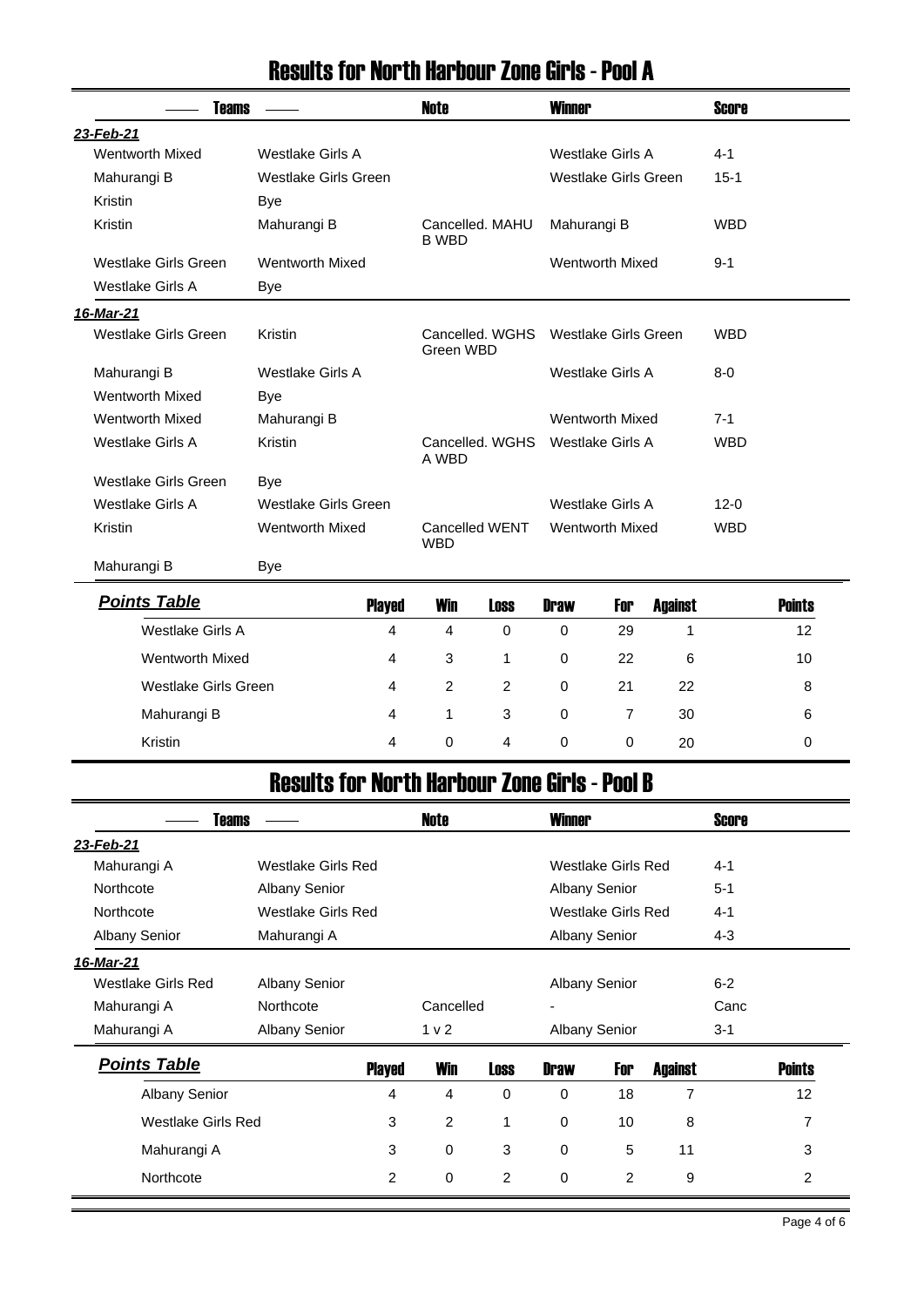### Results for South/Western Tournament Boys

| <b>Teams</b>             |                   |                | Note           |                   | <b>Winner</b>       |             |                | <b>Score</b> |               |
|--------------------------|-------------------|----------------|----------------|-------------------|---------------------|-------------|----------------|--------------|---------------|
| 16-Mar-21                |                   |                |                |                   |                     |             |                |              |               |
| Kelston Boys             | Rosmini           |                |                |                   | Kelston Boys        |             |                | $6-0$        |               |
| Hobsonville Point        | <b>Bye</b>        |                |                |                   |                     |             |                |              |               |
| Hobsonville Point        | Rosmini           |                |                |                   | Rosmini             |             |                | $4 - 0$      |               |
| <b>Kelston Boys</b>      | <b>Bye</b>        |                |                |                   |                     |             |                |              |               |
| Kelston Boys             | Hobsonville Point |                |                |                   | Kelston Boys        |             |                | $11 - 0$     |               |
| Rosmini                  | Bye               |                |                |                   |                     |             |                |              |               |
| Rosmini                  | Hobsonville Point |                | 2 v 3(A)       |                   | Rosmini             |             |                | $8 - 2$      |               |
| <b>Kelston Boys</b>      | Rosmini           |                |                | 1 v Wnr A 1st/2nd | <b>Kelston Boys</b> |             |                | $8-0$        |               |
| <b>Points Table</b>      |                   | <b>Played</b>  | <b>Win</b>     | <b>Loss</b>       | <b>Draw</b>         | For         | <b>Against</b> |              | <b>Points</b> |
| <b>Kelston Boys</b>      |                   | $\overline{c}$ | $\overline{c}$ | 0                 | $\mathbf 0$         | 17          | 0              |              | 6             |
| Rosmini                  |                   | 2              | 1              | 1                 | $\mathbf 0$         | 4           | 6              |              | 4             |
| <b>Hobsonville Point</b> |                   | $\overline{2}$ | 0              | 2                 | $\mathbf 0$         | $\mathbf 0$ | 15             |              | 2             |

### Results for South/Western Tournament Girls A

| Teams               |                          | <b>Note</b><br><b>Winner</b> |         |  | <b>Score</b> |
|---------------------|--------------------------|------------------------------|---------|--|--------------|
|                     |                          |                              |         |  |              |
| St Cuthbert's       |                          | Avondale                     | $2 - 1$ |  |              |
| Hobsonville Point A |                          | Hobsonville Point A          | $8 - 1$ |  |              |
| St Cuthbert's       |                          | St Cuthbert's                | $6 - 1$ |  |              |
| Avondale            |                          | Hobsonville Point A          | $3-2$   |  |              |
| Hobsonville Point A |                          | Hobsonville Point A          | $5 - 1$ |  |              |
| King's A            |                          | Avondale                     | $7 - 1$ |  |              |
| King's A            | $1 \vee 4 (A)$           | Hobsonville Point A          | $6 - 1$ |  |              |
| St Cuthbert's       | $2 \vee 3$ (B)           | Avondale                     | $5-0$   |  |              |
| Avondale            | Wnr A v Wnr B<br>1st/2nd | Avondale                     | $4 - 2$ |  |              |
| St Cuthbert's       | Lsr A v Lsr B<br>3rd/4th | St Cuthbert's                | $2 - 1$ |  |              |
|                     |                          |                              |         |  |              |

| <b>Points Table</b> | <b>Played</b> | <b>Win</b> | <b>Loss</b>    | <b>Draw</b> | For | Against | <b>Points</b> |
|---------------------|---------------|------------|----------------|-------------|-----|---------|---------------|
| Hobsonville Point A | 3             | 3          | 0              | $\Omega$    | 16  | 4       | 9             |
| Avondale            | 3             | 2          | $\overline{1}$ | $\Omega$    | 11  | -5      |               |
| St Cuthbert's       | 3             |            | 2              | $\Omega$    | 8   | 8       | 5             |
| King's A            | 3             | 0          | 3              | $\Omega$    | 3   | 21      | 3             |